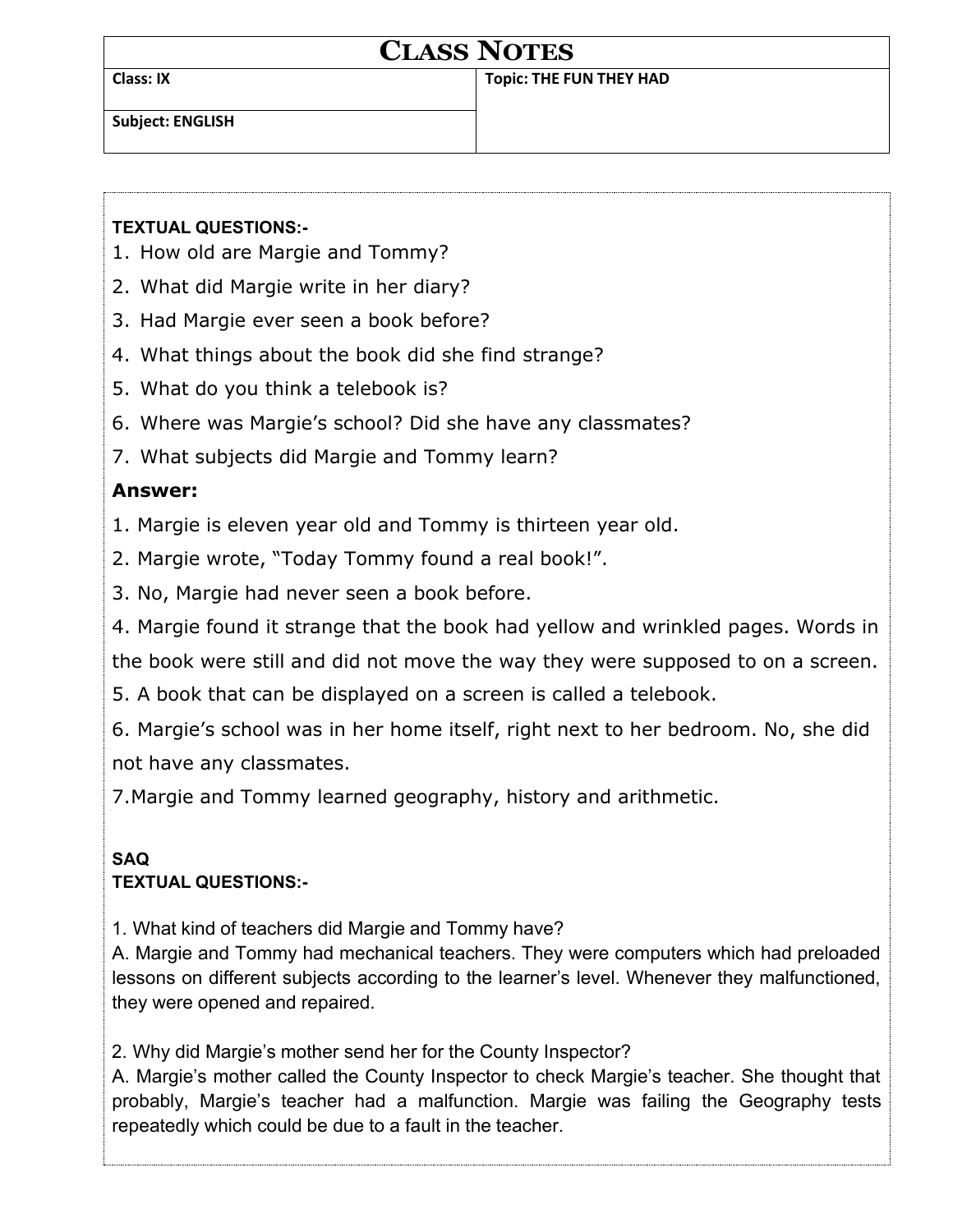3. What did he do?

A. The County Inspector was trained to repair the computer teacher. He opened the machine and checked it. The Geography sector was set on a higher level. He reset it to Margie's level and closed the teacher.

4. Why was Margie doing badly in geography? What did the County Inspector Do to help her A. Margie was failing in the Geography tests as the teacher had developed a fault. The County Inspector told Margie's mother that Margie was not at fault. Her progress was good. He reset the teacher to Margie's level.

5. What had once happened to Tommy's teacher?

A. Once Tommy's teacher had developed a fault as the entire section on History had been deleted. His teacher had been taken for repairs and it took them a month to set it right.

6.Did Margie have regular days and hours for school? If so, why?

A. Margie studied at the same time everyday, except Saturdays and Sunday. Her mother was very particular and had told Margie that she would learn better if she studied at the same time every day.

7. How does Tommy describe the old kind of school?

A. Tommy said that in the old kind of schools, there was a man teacher who told a few things to the students, gave them home work and then asked them questions. The man teacher was as knowledgeable as the machine teacher.

8. How does he describe the old kind of teachers?

A. He says that the old teachers were not the regular kind they had. They were human beings and not machines.

# **EXTRA QUESTIONS:- ( Sarvodaya Content)**

1. Where had Tommy found the book? How was it different from the books Margie and Tommy were used to?

Tommy found a real book in the attic of his house. The book was at least two hundred years old so pages had turned yellow and crinkly. It was a different from the books Margie and Tommy were used to because they had telebooks to read from while the book Tommy found was printed on paper.

2. "What a waste!" What is Tommy referring to as a 'waste'? Is it really a waste? Why/Why not?

Answer:

Tommy thought the paper book he found in his attic with words that were printed and did not move was a waste. Once a book had been read, it became useless and must be thrown away because it had the same content.

Yes: Printed books are a waste as telebooks are more accessible. They can be stored in a television and read again and again. They occupy very little space as compared to the printed books and need not be discarded once they have been read. In addition, paper books consume resources like trees from which paper is made and water that is consumed in the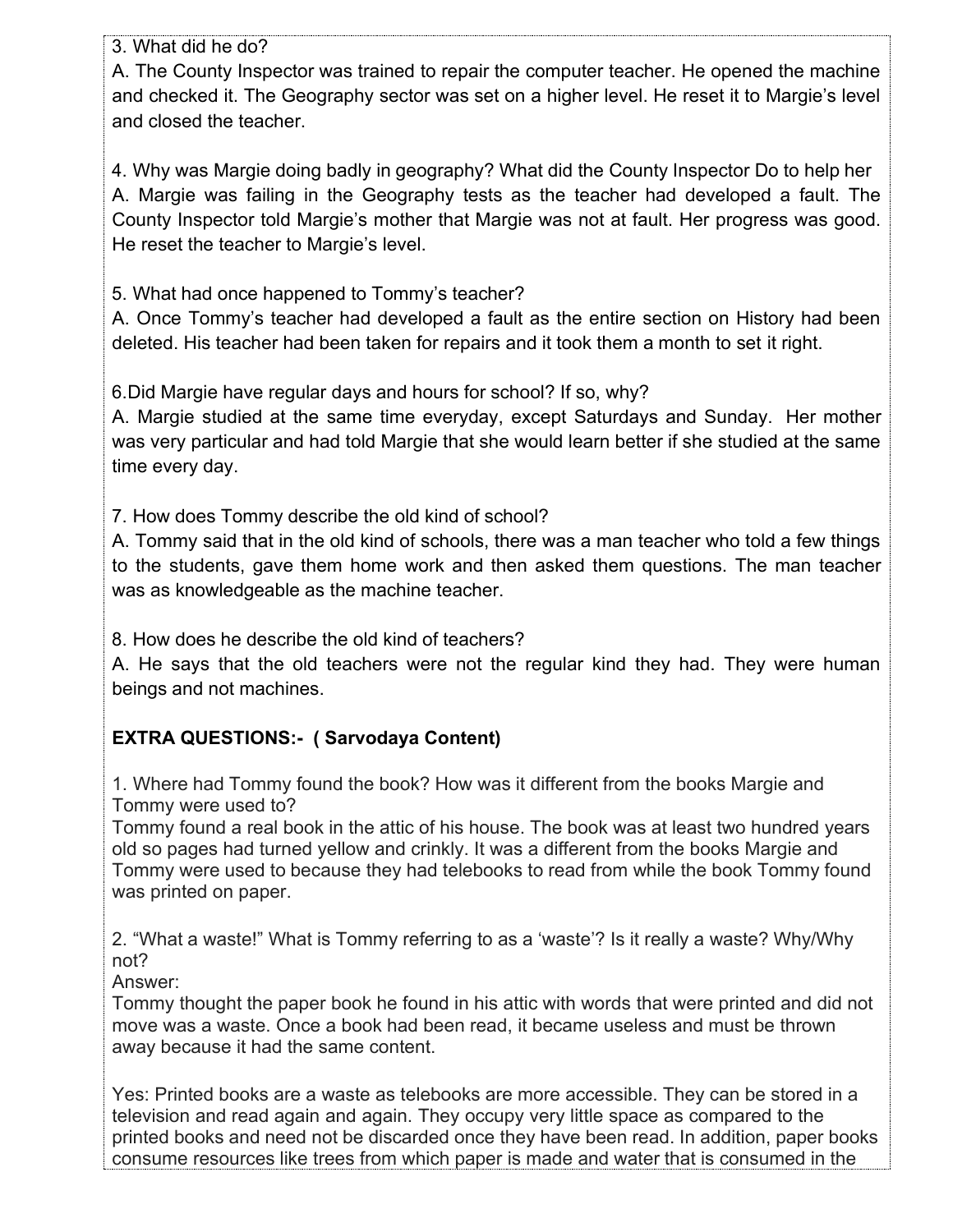process of making paper.

No: Printed books are not a waste as they can be read by many people over and over again and can be preserved for future generations. Moreover, the data in a telebook can be lost or stolen, but in a printed book, the data printed on a page remains forever.

3. Margie's mother was very particular about her studies. Justify with evidence from the story.

Margie's mother was very particular about her studies and made sure that Margie attended her tele-school regularly and at fixed times as she felt little girls learned better if they learned at regular hours. She took a keen interest in Margie's performance and when she felt she was not doing too well in a particular subject, she called the County Inspector to have a look at the mechanical teacher.

## **Long Answer Questions:-**

## **TEXTUAL QUESTIONS:-**

1. What are the main features of the mechanical teachers and the schoolrooms that Margie and Tommy have in the story?

A. Margie and Tommy were taught by mechanical teachers. They had large black screens on which the lessons appeared. The lessons were followed by questions. The students had to insert homework and test papers in the slots provided. They had to write down the work in a punch code which was a computing language. The mechanical teacher checked the papers and gave them marks within a few seconds. These classrooms were in the student's home itself. Every student studied from his respective mechanical teacher. Each teacher was adjusted according to the level of the learner. They did not have classmates. They studied various subjects like Geography, History and Mathematics. Margie studied everyday at the same time except Saturdays and Sundays. Her mother said that she would learn better if she studied that way. The learning process was mechanical, dull and boring for them.

2. Why did Margie hate school? Why did she think the old kind of school must have been fun?

A. Margie hated school because it was not fun. There was a mechanical teacher and the learning process lacked life. It was like a machine carrying out the usual working, there was nothing new, no fun or laughter. Margie's mechanical teacher was giving her tests in Geography and she was performing bad at them. Later it was discovered that the teacher had developed a fault due to which it was giving her tests of a higher level. Margie's mother called the County Inspector. He opened the teacher, found the fault and rectified it. Margie disliked the teacher and hoped that he would not be able to repair it. She hated inserting the homework and test papers into the slot provided.

She thought that the children in the past must have had a lot of fun when they went to school with fellow children. She found it amazing that all the children studied together, the same things and could discuss studies and help each other with the homework too. As the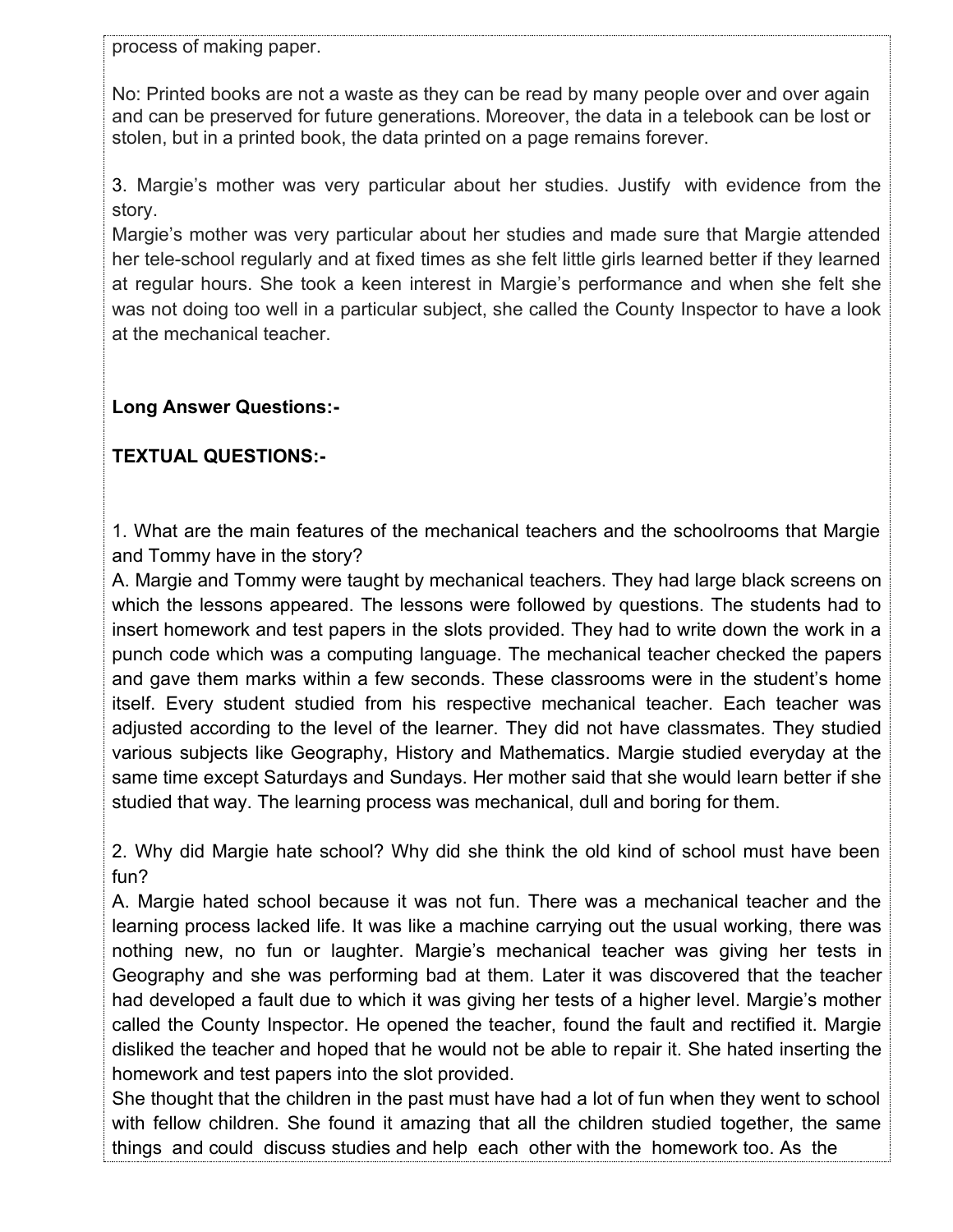teachers were people, they would not behave like machines. The human aspect of education in the past made her feel that the schools of the past were fun.

3. Do you agree with Margie that schools today are better than the schools in the story 'The Fun They Had'. Give reasons for your answer.

Yes: In the story The Fun They Had writer Isaac Asimov talks about the schools of the future. In this future, school is a room in the house where each child is taught by a mechanical teacher and there are telebooks on television screens.

After reading the story, I think that we pupils in the present should be satisfied. I agree an individual teacher for each child can work better and more intensively with the pupil and when the parents set the school time a child can have flexible school hours. If the school(room) is at home, the children do not have to walk or drive so far and this saves time and money.

But on the other hand, we lose an opportunity for social contacts. The most important advantage we have today is we have contact with other kids, in the breaks we can talk to each other and we have fun with them. Pupils solve problems together – very important for the later life and the development of a child. And a human teacher is definitely a better educator than a machine because he knows the problems of humans and children. A machine will never be able to feel like a human. Moreover, a human teacher can provide valuable guidance and values that a mechanical teacher cannot.

#### **EXTRA QUESTION:- ( Sarvodaya Content)**

1. Do you think Asimov is warning us about the dangers of too much computerisation? Answer:

In his short story "The Fun They Had" Isaac Asimov depicts the school system in 2157 which is based on technical advancement. Thirteen-year-old Tommy and eleven-year-old girl Margie both study with a computer teacher at home. While the individual teaching can train the personal talents and it is a perfect way to give every child knowledge and information based on the child's capacity, but there are some disadvantages, too.

Pupils do not learn like a computer. Learning has to be fun, otherwise the probability of forgetting is higher. Another disadvantage is that there are no social relationships like at school today. Learning with friends at school can be a motivation. Students improve their communication skills and their behavior in a group. A mechanical teacher cannot give moral values to the children.

I think Asimov is trying to warn us that the school system which is being followed in 2157 is a good way of giving children knowledge and information for jobs, but it is not good at giving ability for interpersonal relationships. In my opinion the disadvantages are more serious than the advantages and I feel this is a warning given by Isaac Asimov that this kind of schooling may not, in fact, be an ideal option for students.

Extract Based Question:-

*Read the following extract carefully and choose the correct option.*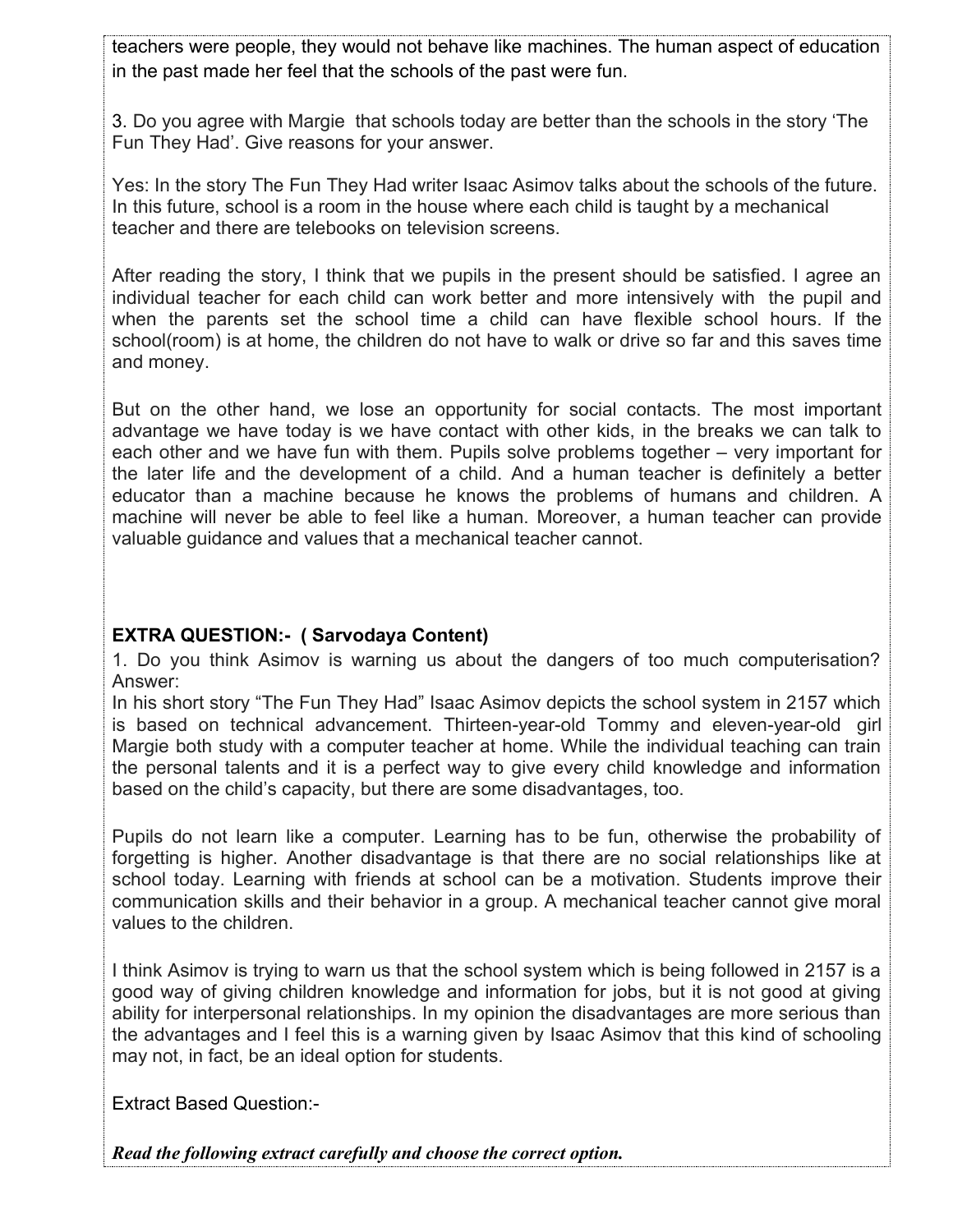'Gee', said Tommy, "what a waste. When you're through with the book, you just throw it away, I guess. Our television screen must have had a million books on it and it's good for plenty more. I wouldn't throw it away."

"Same with mine", said Margie. She was eleven and hadn't seen as many telebooks as Tommy had. He was thirteen.

She said "Where did you find it?"

"In my house." He pointed without looking because he was busy reading. "In the attic."

"What's it about?"

"School."

## **i) Tommy calls this old book a waste because**

- a) it could not be stored
- b) it was costly
- c) pages could not be turned
- d) did not teach anything

#### **ii) The old book was about**

- a) movies
- b) paintings
- c) school
- d) house

## **iii) Which word in the passage is antonym of 'less'?**

- a) Million
- b) Slight
- c) Plenty of
- d) Deficient

## **iv) What is a telebook?**

- a) It is made of pages
- b) Full of printed words
- c) Book on screen